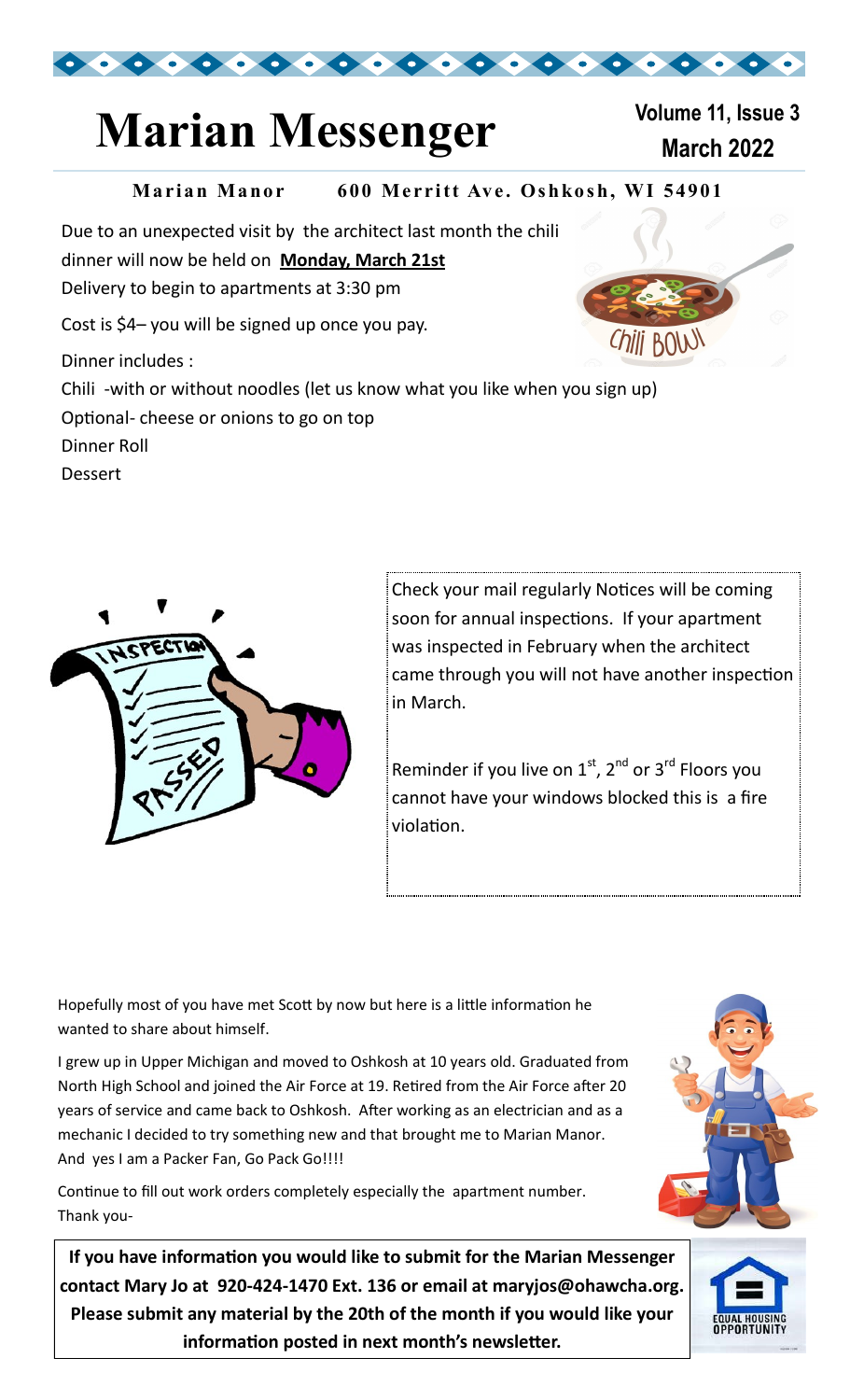#### **Healthy Feet Help You Stay Mobile, Balanced, and Independent**

Aging takes a toll on your feet. Foot care can be easily forgotten. Over time, feet flatten and become wider. The fatty padding naturally wears down. That leaves the bones and joints of the feet more exposed to wear and tear. An injury as simple as a bad blister can impair mobility, balance, and overall function in aging adults.

#### **Use these 8 essential foot care tips to keep aging feet healthy and reduce the risk of health issues indirectly caused by foot problems.**

1. **Keep feet clean –** Good foot hygiene is critical to preventing fungal, viral, and bacterial infections. As we age, we are not always taking daily showers anymore, but making a regular habit of simple foot wipe downs with warm water, soap, and a washcloth daily can keep your feet healthier. And if done at night, it can even promote relaxation prior to sleep.

2. **Moisturize feet -** Dry skin is more prone to cracking, flaking, and breaking which is why moisturizing is so important for preventing open foot sores, especially for aging adults whose skin is drier. Foot lotions should be applied after feet have been thoroughly washed and dried. That locks in moisture and helps keep skin soft and supple.

3. **Trim nails** - Keeping toenails trimmed is another important element of foot care. If they get overgrown, it can cause pain or interfere with stable walking. You could trim your nails yourself or find local nail care clinics that specialize in caring for senior feet. Podiatrists may also offer these types of foot care services.

4. **Monitor for sores** - Checking your feet for sores when washing your feet and following up with your physician if you find anything is very important for foot health.

5. **Get properly fitting footwear -** The health of aging adult's feet can largely come down to their footwear. When was the last time you had your feet measured by a specialist? Wearing shoes that are too small or too big can impact more than comfort levels — they can rub and cause blisters and other foot ailments as well as impair mobility

6. **Get medical attention when needed** - Common foot conditions like bunions, hammer toes, discolored toenails, corns, and calluses may seem harmless. But if you have any of these, it's worth getting an evaluation from a podiatrist to prevent harmful developments later, like infections.

7. **Address pain -** Feet are often the first parts of the body to show symptoms related to conditions like arthritis, diabetic neuropathy. They can also be affected by injuries like plantar fasciitis. If you are experiences pain, tingling, numbness, stiffness, or inflammation in their feet or ankles, see your doctor or podiatrist for a thorough exam as soon as possible. Catching early warning signs can help you take quick action to prevent medical complications down the line.

8. **Promote circulation** - Adults who suffer from chronic illnesses like diabetes, peripheral artery disease, or conditions that limit mobility may experience reduced circulation in their lower legs and feet. That can contribute to dangerous developments like blood clots. Circulation in senior feet can be improved with foot massages, elevating the lower legs when resting, and talking with their doctor about prescribing compression hose.

Adapted from dailycaring.com/8-essential-senior-foot-care-tips-for-improved-health Submitted by Lori Duclon, RN

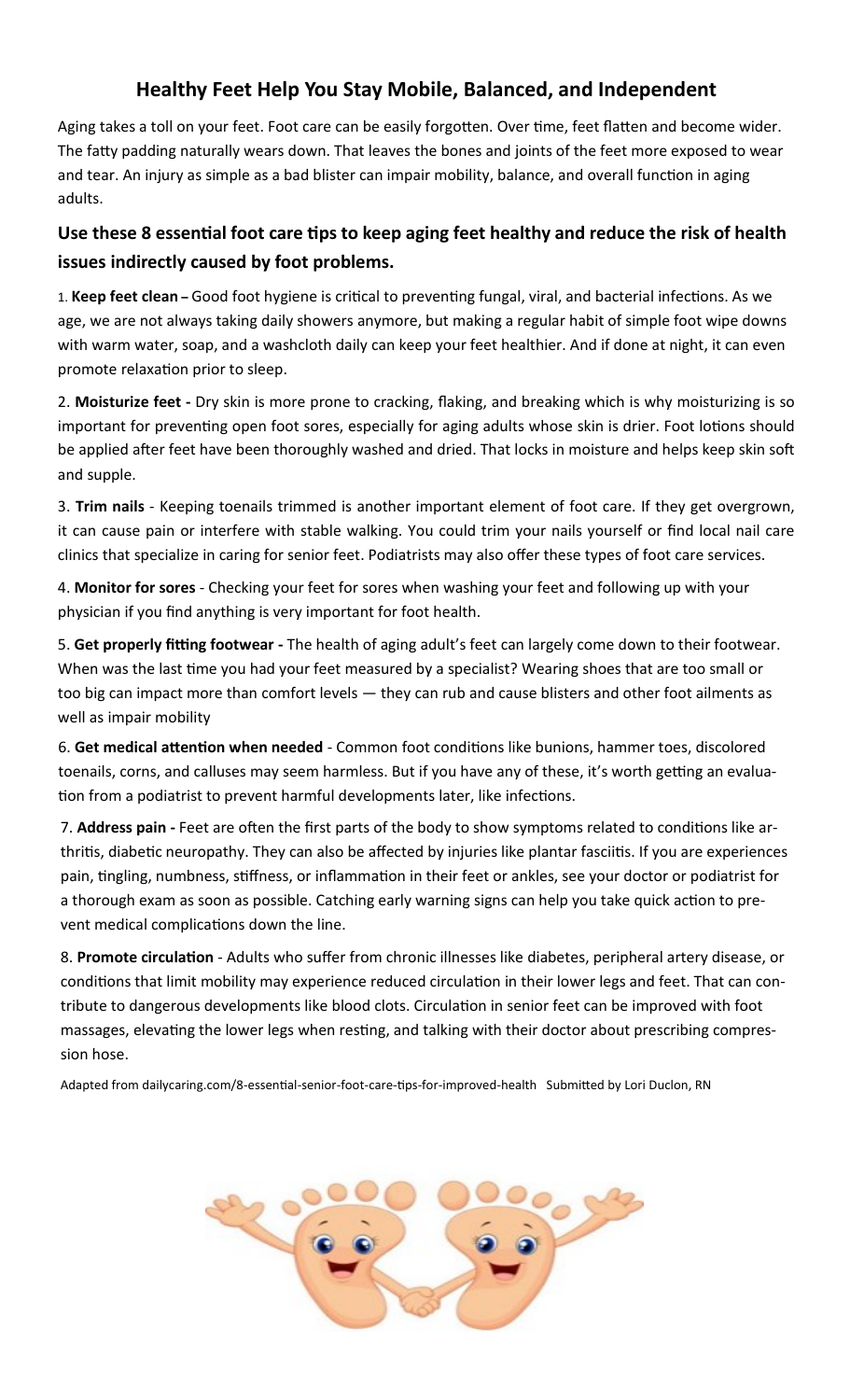

### Tips for Adjusting to Daylight Saving Time

Sunday, March 13th is when daylight saving time begins and we "spring" our clocks forward one hour. Are you someone that misses that hour of sleep and finds yourself more irritable after the change to daylight saving time? Here are some tips that can help the adjustment to the new schedule go smoothly.

- Give yourself a jump start in adjusting to the time change. In the days leading up to the time change, try going to bed and waking up a bit earlier than usual to prepare your body for the hour you will lose.
- Expose yourself to light -- ideally, sunlight -- as soon as you wake up. Seeing light first thing after waking up can help reset your body's clock, so try eating breakfast in front of a window or making a walk part of your morning routine.
- Avoid caffeine after lunch and other stimulants that can affect wakefulness, especially a few days before and after the time change.
- Try not to nap during this time as well, since napping can decrease your ability to sleep at night.
- Avoid driving if you are sleep deprived. If possible, take public transportation for a few days after the time change. If you must drive, make sure to get a full night's sleep each night and remain vigilant when on the road.